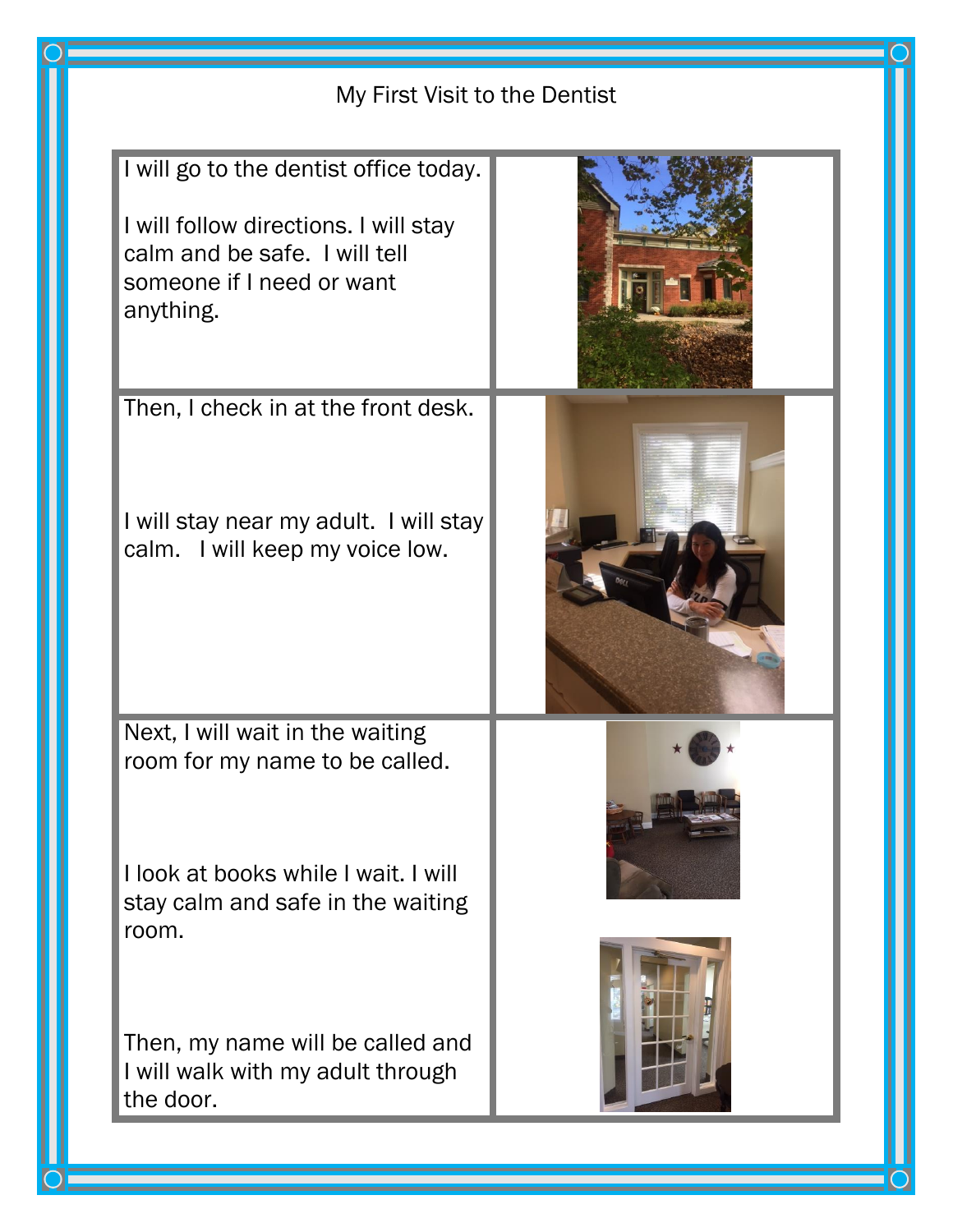| My First Visit to the Dentist                                                                                                                                                                      |  |
|----------------------------------------------------------------------------------------------------------------------------------------------------------------------------------------------------|--|
| Then, I will go back to a room to<br>talk to someone about my teeth.<br>I will sit in a special chair that<br>moves and leans back. I have to<br>sit still so the dentist can look at<br>my teeth. |  |
| The dentist will wear special<br>glasses to protect his eyes and a<br>mask over her mouth. I don't<br>need to feel scared. My dentist is<br>so nice.                                               |  |
| Next, the dentist may use special<br>tools to count and clean my teeth.<br>I will stay still in the chair. The<br>dentist will be very gentle.                                                     |  |
| I get to wear sunglasses to help<br>protect my eyes.<br>I can use some toys to help me<br>stay calm if I need them.<br>I can tell him if I need a break.                                           |  |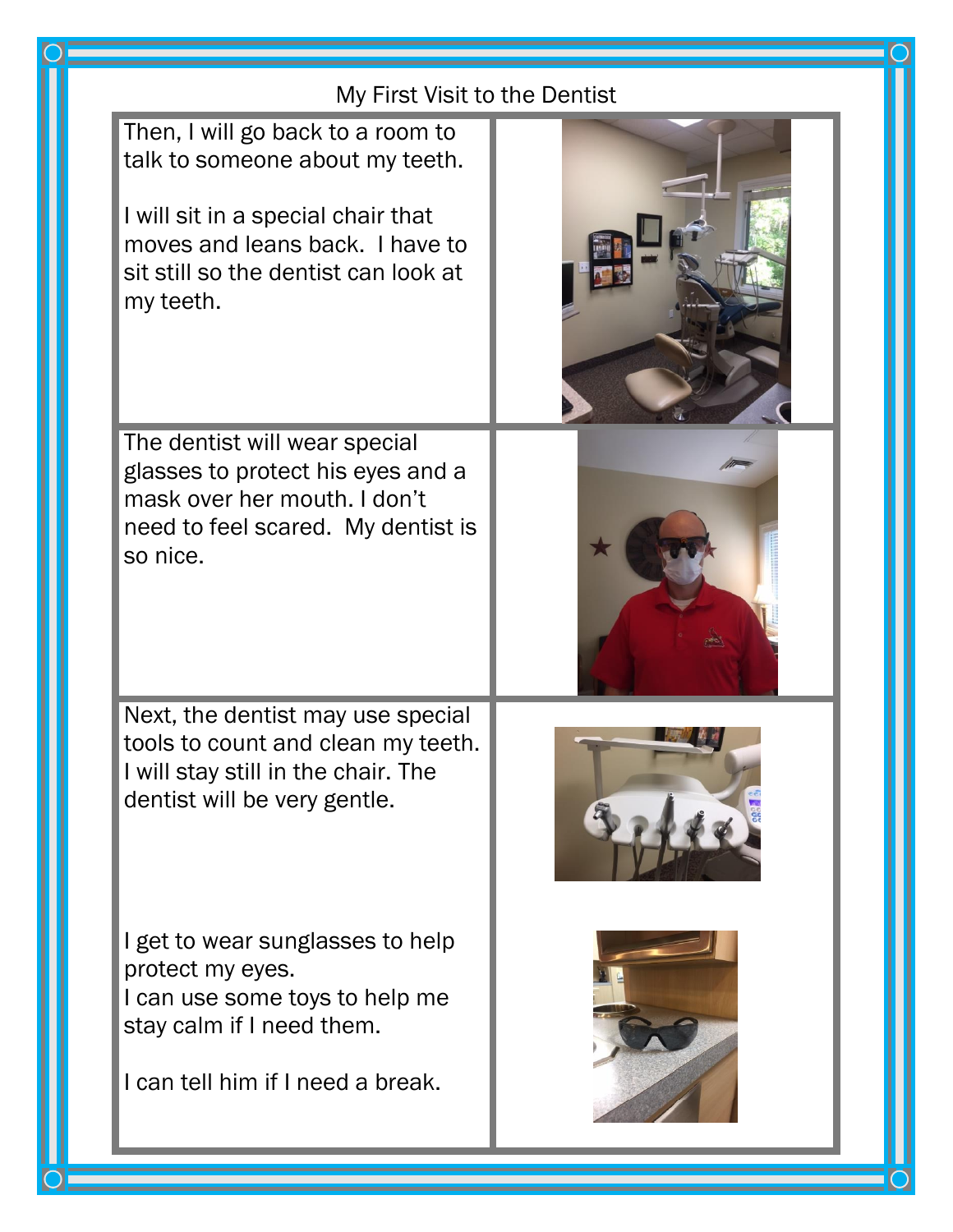